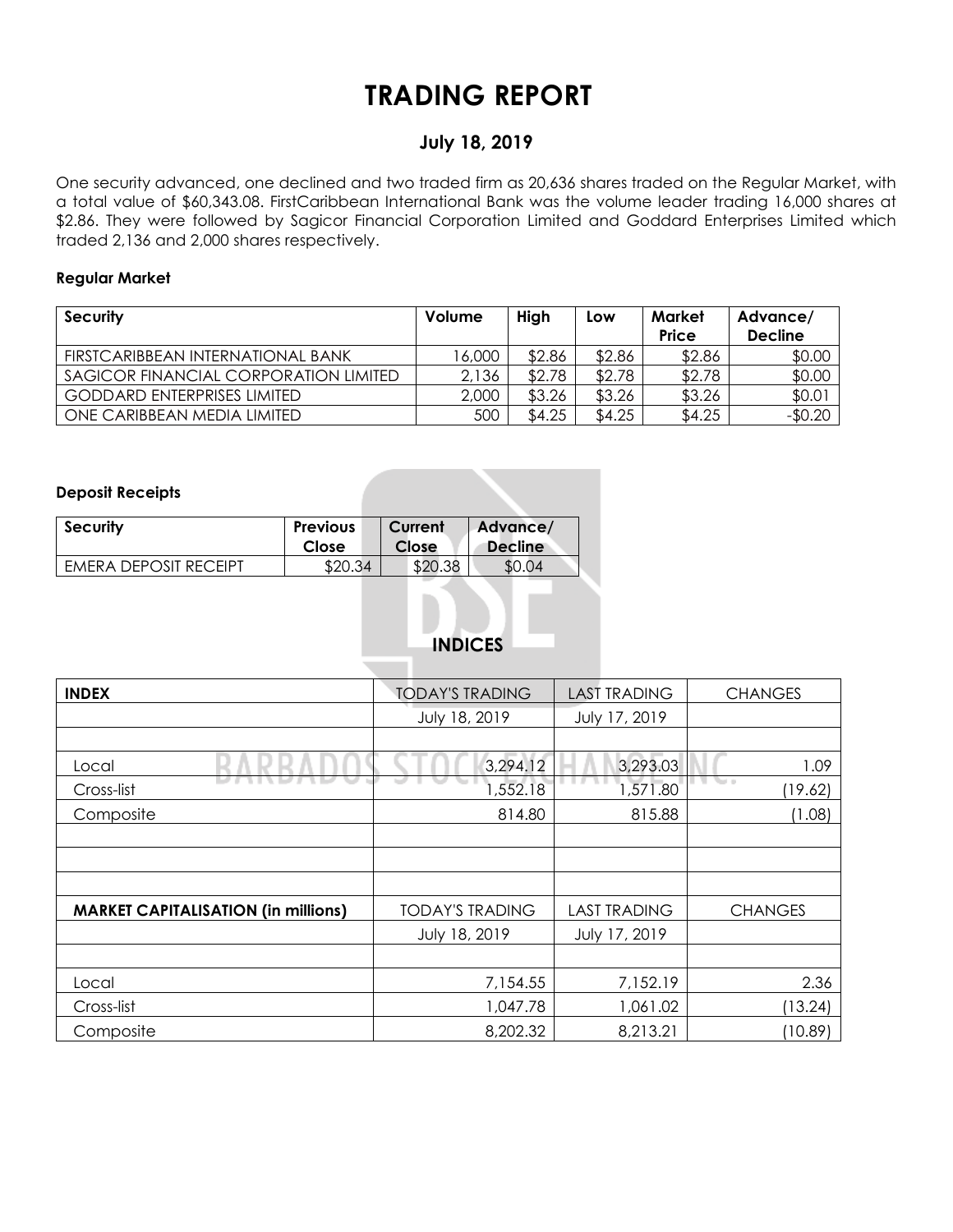### **MUTUAL FUNDS**

| <b>July 18, 2019</b>                                                                     |                                      |      |            |              |            |                             |  |  |  |
|------------------------------------------------------------------------------------------|--------------------------------------|------|------------|--------------|------------|-----------------------------|--|--|--|
| <b>ENDED</b>                                                                             | <b>NAME OF FUND</b>                  |      | <b>NAV</b> | <b>OFFER</b> | <b>BID</b> | <b>NAV</b><br><b>CHANGE</b> |  |  |  |
| $12$ -Jul-19                                                                             | REPUBLIC CAPITAL GROWTH FUND         | W    | 1.2877     |              |            | $-0.0077$                   |  |  |  |
| $12$ -Jul-19                                                                             | REPUBLIC INCOME FUND                 | W    | 1.2015     |              |            | 0.0005                      |  |  |  |
| $12$ -Jul-19                                                                             | REPUBLIC PROPERTY FUND               | W    | 0.8134     |              |            | $-0.0046$                   |  |  |  |
| $12$ -Jul-19                                                                             | FORTRESS CARIBBEAN GROWTH FUND       | W    | 6.1476     | 6.1476       | 6.1476     | $-0.0386$                   |  |  |  |
| 12-Jul-19                                                                                | FORTRESS HIGH INTEREST FUND - ACC.   | W    | 1.9828     |              |            | 0.0020                      |  |  |  |
| $12$ -Jul-19                                                                             | FORTRESS HIGH INTEREST FUND - DIST.  | W    | 1.0114     |              |            | 0.0011                      |  |  |  |
| 28-Jun-19                                                                                | ROYAL FIDELITY SELECT BALANCED FUND  | m    | 5.3739     | 5.3739       | 5.2664     | 0.0757                      |  |  |  |
| 28-Jun-19                                                                                | ROYAL FIDELITY STRATEGIC GROWTH FUND | m    | .0064      | 1.0064       | 0.9863     | 0.0249                      |  |  |  |
| 28-Jun-19                                                                                | ROYAL FIDELITY PREMIUM INCOME FUND   | m    | 1.5563     | 1.5563       | 1.5252     | 0.0078                      |  |  |  |
| 12-Jul-19                                                                                | SAGICOR GLOBAL BALANCED FUND         | W    | 2.64       |              |            | 0.00                        |  |  |  |
| 12-Jul-19                                                                                | SAGICOR SELECT GROWTH FUND           | W    | 1.50       |              |            | $-0.01$                     |  |  |  |
| $12$ -Jul-19                                                                             | W                                    | 0.96 |            |              | 0.00       |                             |  |  |  |
| * Indicates the Fund is currently ex-div   ^ Indicates the Fund values have been revised |                                      |      |            |              |            |                             |  |  |  |

NOTES: QUOTATIONS AND NET ASSET VALUE PER SHARE ARE SUPPLIED BY THE FUND MANAGEMENT. THE OFFERING PRICE INCLUDES NET ASSET VALUE PLUS ENTRY COSTS.

 $m =$  monthly valuation,  $q =$  quarterly valuation,  $w =$  weekly

# **BARBADOS STOCK EXCHANGE INC.**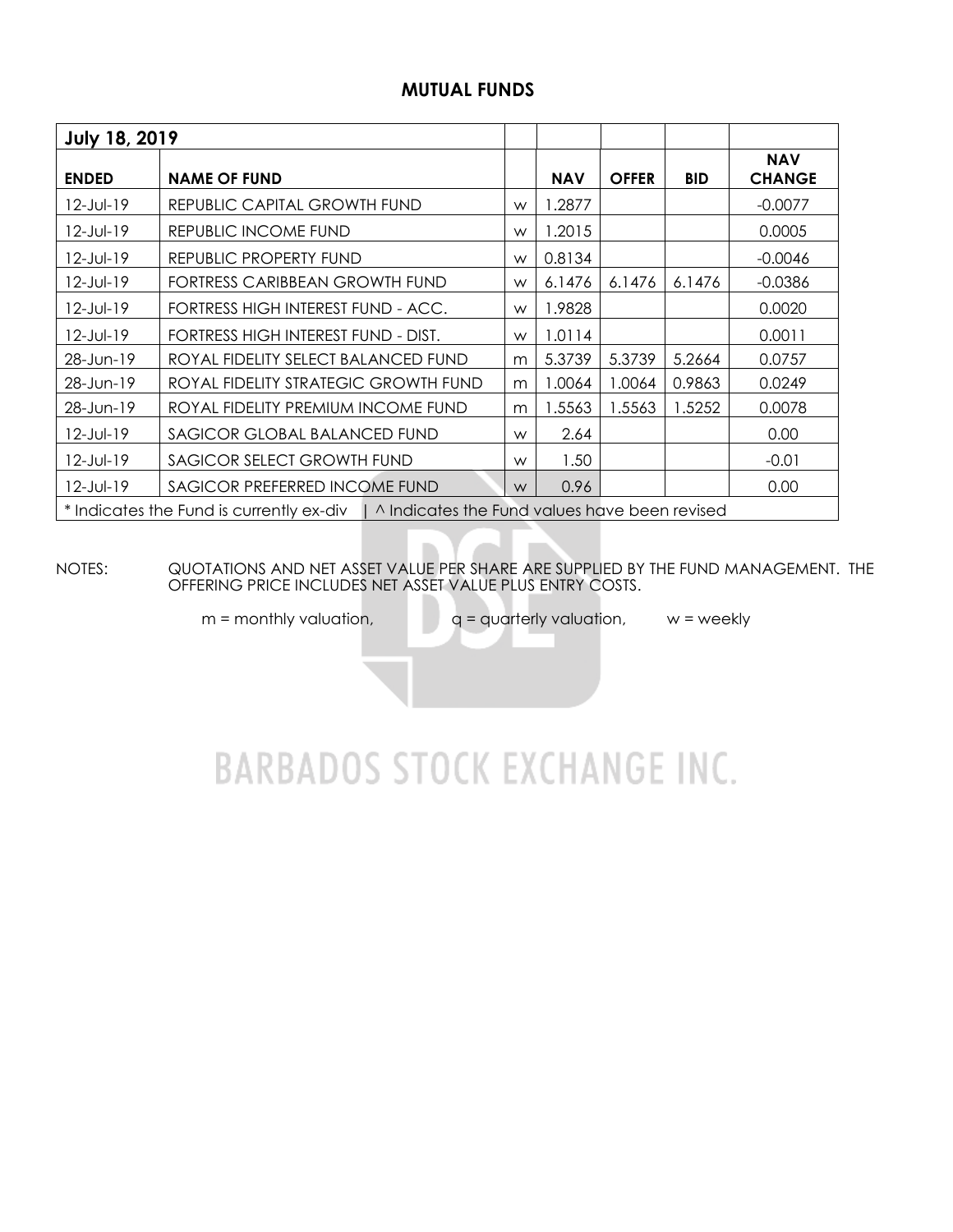#### **NEWS \*\*\*\*\*\*\*\*\*\*\*\*\*\*\*\*\*\*\*\*\*\*\*\*\*\*\*\*\*\*\*\*\***

#### **DIVIDEND DECLARATION**

**Cave Shepherd and Company Limited** - Directors have declared an interim dividend of ten (\$0.10) cents per share to be paid on August 23<sup>rd</sup>, 2019 to Shareholders on record at close of business on August 9<sup>th</sup>, 2019.

**Emera Deposit Receipt** - Directors have declared a cash dividend of fifty-eight point seven five (**CDN \$0.5875**) cents per common share to be paid on **August 15th, 2019** to Shareholders on record at close of business on **August 1st, 2019**. Registered holders of depositary receipts ("Depositary Receipts") issued pursuant to Section 4.1 of the Amended and Restated Deposit Agreement dated February 2<sup>nd</sup>, 2016 among Emera, the Barbados Central Securities Depository Inc. and registered and beneficial holders of depositary receipts from time to time, are entitled to receive, in proportion to the number of Depositary Receipts held by them, respectively, a distribution in the amount of any cash received by the Barbados Central Securities Depository Inc. (net of any applicable withholding taxes) in connection with the Dividend (the "Distribution").

**Goddard Enterprises Limited** - Directors have declared an interim dividend of one point five (\$0.015) cents per share to be paid on August 30<sup>th</sup>, 2019 to Shareholders on record at close of business on July 31st, 2019.

#### **BSE NOTICES**

#### **TRADING SUSPENSION**

The **Barbados Stock Exchange Inc. (BSE)** wishes to advise that, as a result of the approved amalgamation of **Cable and Wireless (Barbados) Limited (CWBL)** and **Cable & Wireless West Indies Limited (CWWI)**, trading in the security - Cable and Wireless (Barbados) Limited - has been suspended with immediate effect.

# **BARBADOS STOCK EXCHANGE INC.**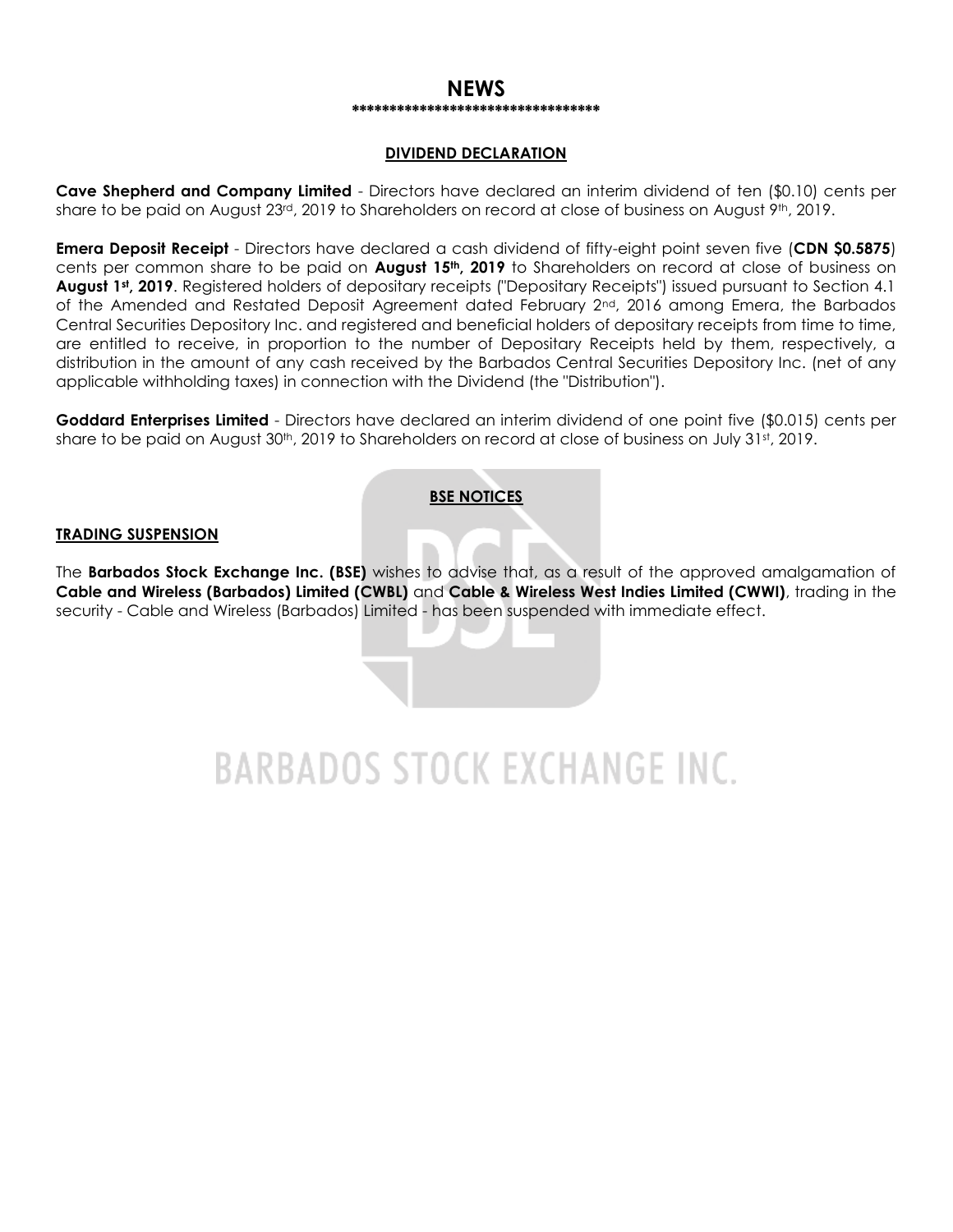| 8th Avenue Belleville, ST. MICHAEL. BARBADOS.   |                                     | TEL:436-9871/72 FAX 429-8942 website:<br>www.bse.com.bb |        |        |               |                  |                        |                     |              |                           |                    |
|-------------------------------------------------|-------------------------------------|---------------------------------------------------------|--------|--------|---------------|------------------|------------------------|---------------------|--------------|---------------------------|--------------------|
| <b>SHARE SUMMARY INFORMATION</b>                |                                     |                                                         |        |        |               |                  |                        |                     |              |                           |                    |
| Thursday July 18, 2019                          |                                     |                                                         |        |        |               |                  |                        |                     |              |                           |                    |
| Company                                         | Last<br><b>Trade</b><br><b>Date</b> | Volume                                                  | High   | Low    | Last<br>Close | Current<br>Close | <b>Price</b><br>Change | <b>Bid</b><br>Price | Ask<br>Price | <b>Bid</b><br><b>Size</b> | Ask<br><b>Size</b> |
| ABV Investments Incorporated                    | 26-Jun-19                           |                                                         |        |        | \$0.02        | \$0.02           |                        | \$0.02              | \$0.15       | 8,080                     | 1,000              |
| <b>BICO Limited</b>                             | $15 - Jul - 19$                     |                                                         |        |        | \$3.10        | \$3.10           |                        |                     | \$3.10       |                           | 117,811            |
| <b>Banks Holdings Limited</b>                   | 17-Jul-19                           |                                                         |        |        | \$4.85        | \$4.85           |                        | \$4.85              | \$7.10       | 35,070                    | 1,228              |
| <b>Barbados Dairy Industries Limited</b>        | 12-Jul-19                           |                                                         |        |        | \$3.50        | \$3.50           |                        | \$3.00              | \$3.50       | 5,507                     | 261                |
| <b>Barbados Farms Limited</b>                   | 13-Jun-19                           |                                                         |        |        | \$0.30        | \$0.30           |                        | \$0.30              | \$0.50       | 19,750                    | 19,792             |
| Cable and Wireless Barbados Limited -+          | $21-Sep-17$                         |                                                         |        |        | \$2.29        | \$2.29           |                        |                     |              |                           |                    |
| Cave Shepherd and Company Limited               | 17-Jul-19                           |                                                         |        |        | \$4.68        | \$4.68           |                        | \$4.68              | \$6.53       | 2,386                     | 1,000              |
| FirstCaribbean International Bank               | 18-Jul-19                           | 16,000                                                  | \$2.86 | \$2.86 | \$2.86        | \$2.86           | \$0.00                 |                     | \$3.00       |                           | 808                |
| Eppley Caribbean Property Fund SCC - Dev Fund   | 03-Jul-19                           |                                                         |        |        | \$0.22        | \$0.22           |                        |                     | \$0.22       |                           | 16,842             |
| Eppley Caribbean Property Fund SCC - Value Fund | $16 - JUI - 19$                     | $\bullet$                                               |        |        | \$0.55        | \$0.55           |                        |                     | \$1.00       |                           | 1,000              |
| Goddard Enterprises Limited                     | 18-Jul-19                           | 2,000                                                   | \$3.26 | \$3.26 | \$3.25        | \$3.26           | \$0.01                 | \$3.26              | \$3.33       | 11,320                    | 8,000              |
| Insurance Corporation of Barbados Limited       | 17-Jul-19                           |                                                         |        |        | \$3.40        | \$3.40           |                        | \$3.40              | \$3.50       | 2,085                     | 3,000              |
| <b>JMMB Group Limited</b>                       | 03-May-19                           |                                                         |        |        | \$0.47        | \$0.47           |                        | \$0.49              |              | 9,500                     |                    |
| One Caribbean Media Limited                     | 18-Jul-19                           | 500                                                     | \$4.25 | \$4.25 | \$4.45        | \$4.25           | $-$0.20$               |                     | \$5.00       |                           | 2,000              |
| Sagicor Financial Corporation Pref 6.5%         | 23-Jun-16                           |                                                         |        |        | \$2.26        | \$2.26           |                        |                     |              |                           |                    |
| <b>Sagicor Financial Corporation Limited</b>    | 18-Jul-19                           | 2,136                                                   | \$2.78 | \$2.78 | \$2.78        | \$2.78           | \$0.00                 | \$2.78              | \$2.90       | 2,864                     | 2,614              |
| West India Biscuit Company Limited              | $19 - Jun-19$                       |                                                         |        |        | \$24.50       | \$24.50          |                        | \$24.50             |              | 606                       |                    |
| DH<br><b>Emera Deposit Receipt</b>              | 08-May-19                           |                                                         |        |        | \$20.34       | \$20.38          | \$0.04                 | \$20.18             |              | 48                        |                    |
| <b>TOTAL SHARES BOUGHT &amp; SOLD</b>           |                                     | 20,636                                                  |        |        |               |                  |                        |                     |              |                           |                    |
|                                                 |                                     |                                                         |        |        |               |                  |                        |                     |              |                           |                    |
| <b>Junior Market</b>                            |                                     |                                                         |        |        |               |                  |                        |                     |              |                           |                    |
| <b>TOTAL SHARES BOUGHT &amp; SOLD</b>           |                                     |                                                         |        |        |               |                  |                        |                     |              |                           |                    |
| <b>Fixed Income</b>                             |                                     |                                                         |        |        |               |                  |                        |                     |              |                           |                    |
| <b>TOTAL SHARES BOUGHT &amp; SOLD</b>           |                                     | $\blacksquare$                                          |        |        |               |                  |                        |                     |              |                           |                    |
| * = Security is Trading X-Div                   |                                     |                                                         |        |        |               |                  |                        |                     |              |                           |                    |
| *+* = Security is Suspended                     |                                     |                                                         |        |        |               |                  |                        |                     |              |                           |                    |
| $**$ = Rights Issued                            |                                     |                                                         |        |        |               |                  |                        |                     |              |                           |                    |